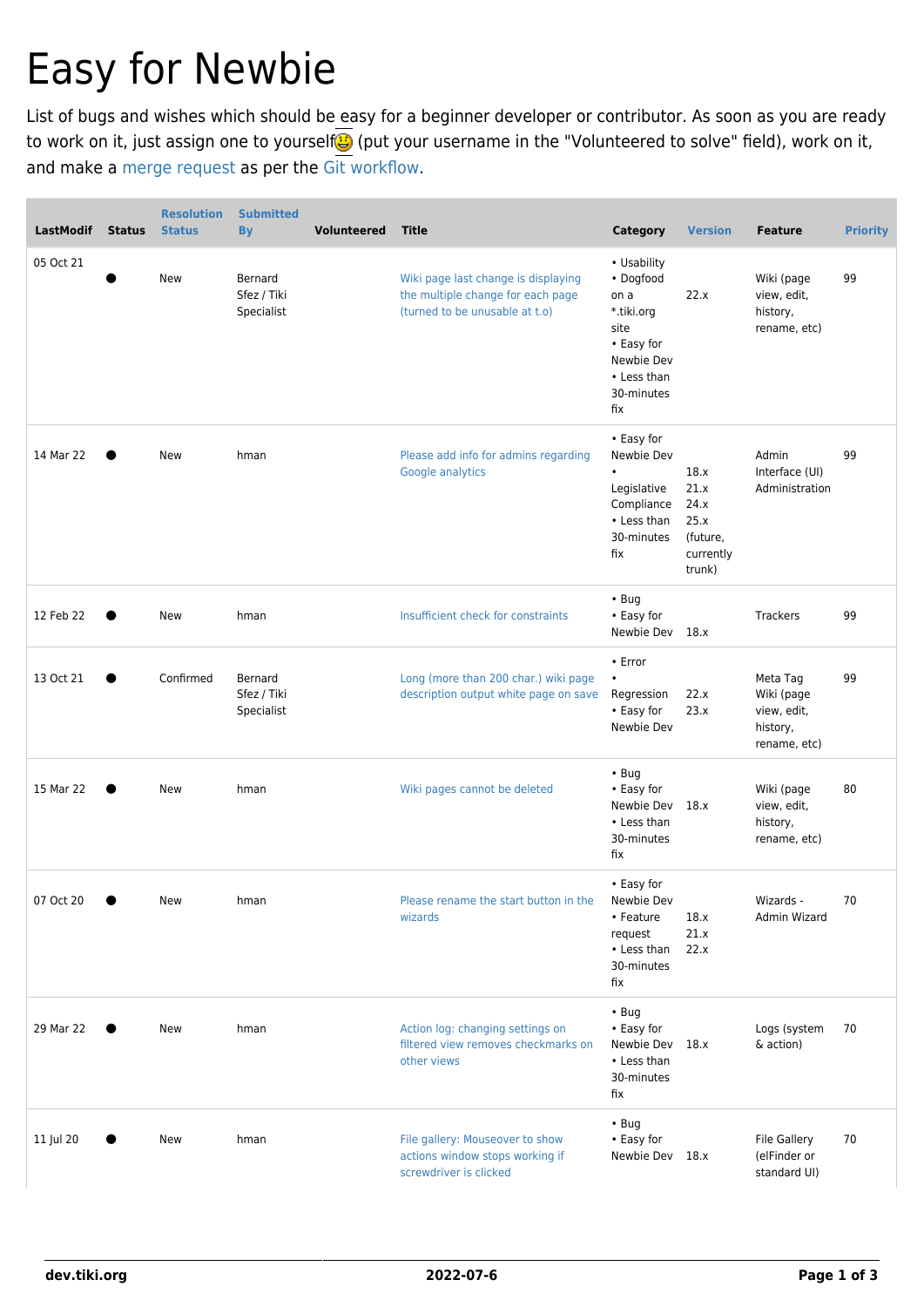| LastModif | <b>Status</b> | <b>Resolution</b><br><b>Status</b> | <b>Submitted</b><br><b>By</b> | <b>Volunteered</b> | <b>Title</b>                                                                       | Category                                                                                                                    | <b>Version</b>                     | <b>Feature</b>                                      | <b>Priority</b> |
|-----------|---------------|------------------------------------|-------------------------------|--------------------|------------------------------------------------------------------------------------|-----------------------------------------------------------------------------------------------------------------------------|------------------------------------|-----------------------------------------------------|-----------------|
| 03 Mar 22 |               | New                                | hman                          |                    | Thumbnail generation crashes on SVG<br>if not uploaded by admin                    | $\cdot$ Bug<br>• Easy for<br>Newbie Dev 18.x                                                                                |                                    | <b>File Gallery</b><br>(elFinder or<br>standard UI) | 70              |
| 14 Feb 21 | $\bullet$     | New                                | hman                          |                    | Malformed date syntax in tiki-<br>calendar_nav.tpl                                 | $\bullet$<br>Consistency<br>• Upgrade<br>Blocker<br>• Easy for<br>Newbie Dev<br>• Less than<br>30-minutes<br>fix            | 18.x<br>21.x<br>Regression<br>22.x | Calendar                                            | 70              |
| 13 Jul 20 |               | New                                | hman                          |                    | Admin page for plugins (tiki-<br>admin.php) does not offer paymentlist<br>checkbox | $\cdot$ Bug<br>• Easy for<br>Newbie Dev 18.x<br>• Less than<br>30-minutes<br>fix                                            |                                    | Admin<br>Interface (UI)                             | 60              |
| 08 Oct 20 |               | New                                | hman                          |                    | Bubble help starts way off screen in<br>wizard                                     | $\cdot$ Bug<br>$\bullet$<br>Consistency 18.x<br>• Usability<br>• Easy for<br>Newbie Dev<br>• Less than<br>30-minutes<br>fix |                                    | Wizards -<br>Upgrade /<br>Changes<br>Wizard         | 60              |
| 06 Aug 20 |               | New                                | hman                          |                    | lib/prefs/permission.php, site.php<br>contain untranslateable text                 | $\bullet$<br>Consistency<br>• Easy for<br>Newbie Dev<br>• Less than<br>30-minutes<br>fix                                    | 18.x                               | Admin<br>Interface (UI)                             | 60              |
| 02 Mar 22 |               | New                                | hman                          |                    | SVG block is over-reacting                                                         | • Bug<br>• Easy for<br>Newbie Dev 18.x<br>• Less than<br>30-minutes<br>fix                                                  |                                    | <b>File Gallery</b><br>(elFinder or<br>standard UI) | 60              |
| 07 Aug 20 | $\bullet$     | New                                | hman                          |                    | Error in general help text                                                         | • Error<br>• Easy for<br>Newbie Dev 18.x<br>• Less than<br>30-minutes<br>fix                                                |                                    | Help System                                         | 60              |
| 14 Feb 21 |               | New                                | hman                          |                    | Peculiar layout in tiki-<br>calendar_edit_item.php conflicts with<br>localization  | $\bullet$<br>Consistency<br>• Upgrade<br>Blocker<br>• Easy for<br>Newbie Dev<br>• Less than<br>30-minutes<br>fix            | 18.x<br>21.x<br>Regression<br>23.x | Calendar                                            | 60              |
| 09 Jul 20 |               | New                                | hman                          |                    | Calender date picker jquery<br>unlocalized                                         | $\bullet$<br>Consistency<br>• Easy for<br>Newbie Dev<br>• Less than<br>30-minutes<br>fix                                    | 18.x                               | Calendar                                            | 60              |